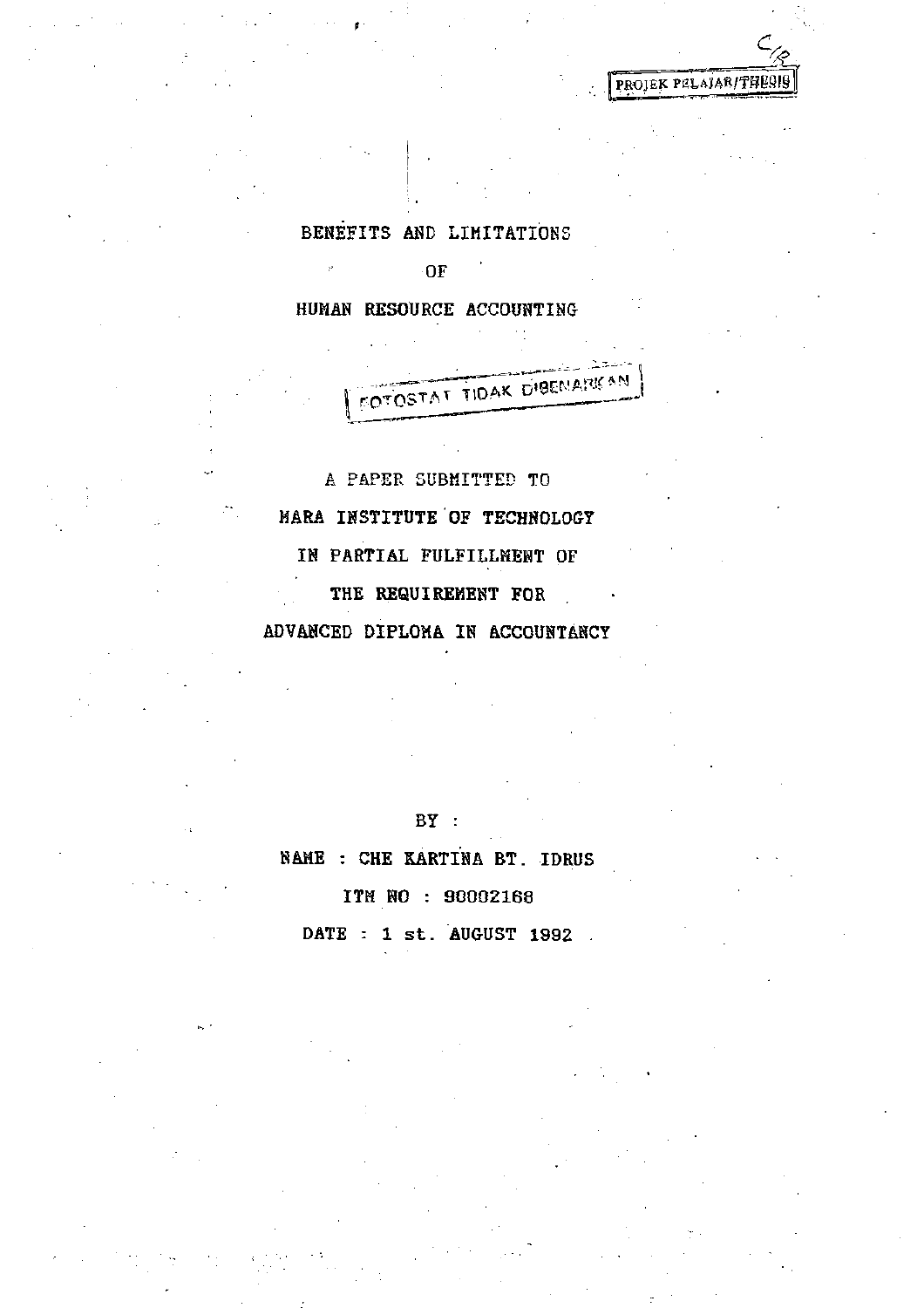Human Resource Accounting ( HRA ) is. a new approach in evaluating human resources that represents the current status of human resources valuation concept; which currently is being developed mostly in the Western countries. By helping management'identify and evaluate the human resources attributes that can make the firm more profitable, human resources planning can also make a significant contribution to a business.

There is a difficulty of measuring Human Resources, therefore an audit firm has been chosen as a field of study since it keep tracks of amount of hours spent on each of the audit staff.

I

A very sophisticated approach to HRA with the Stochastic rewards valuation model which has been applied in Lester Witte & Co, ( a firm in USA ) has been put forward in this project paper. The model identifies 5 elements that must be defined in determining an individual's value to the employer . Before that, the various methods of HRA that have been recommended will be further elaborated. Benefits and limitations of HRA is another area to be taken into consideration , before implementing HRA in the accounting system .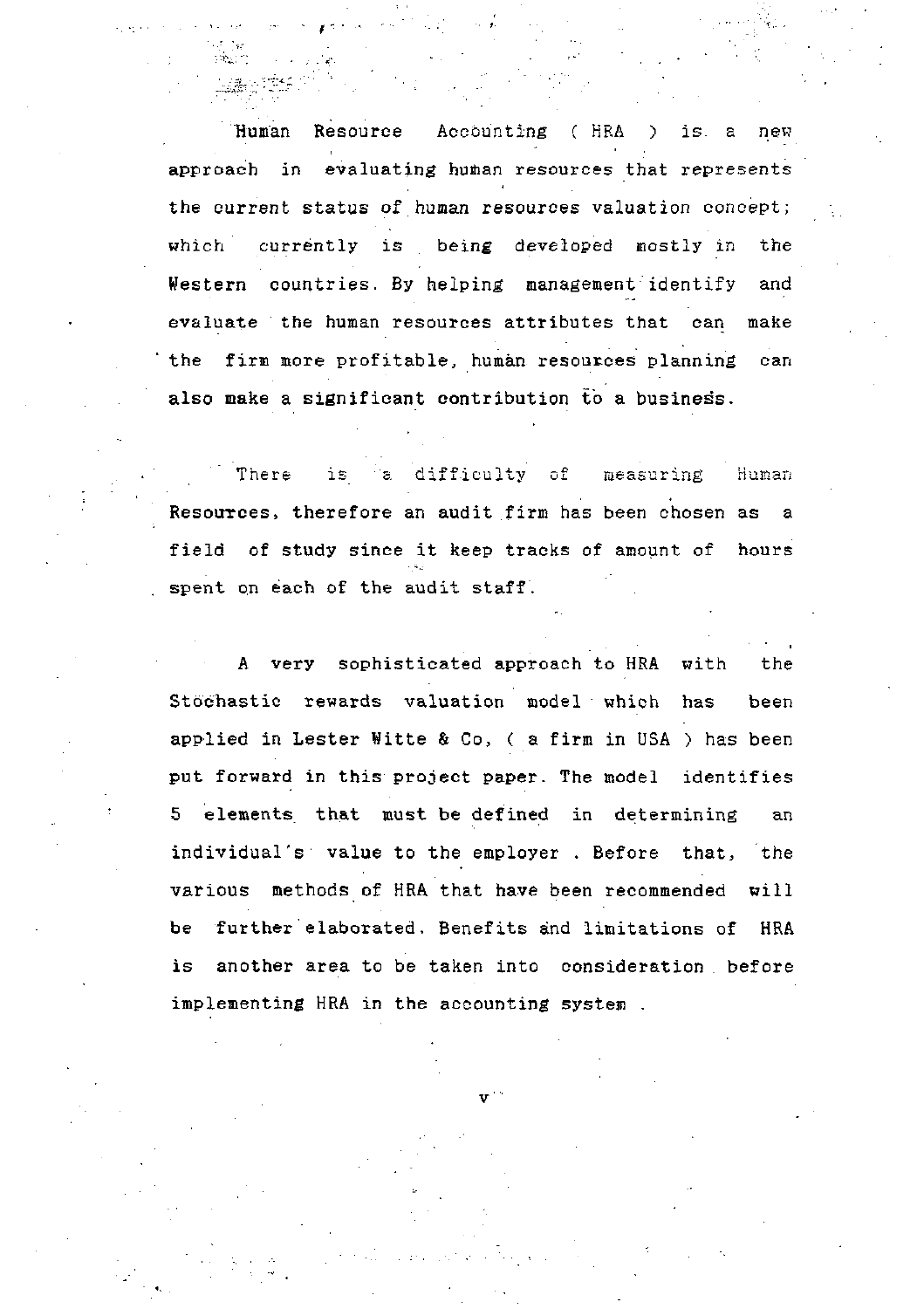it's hoped that this project paper will Finally, contribute to a better understanding of the Human Resource Accounting .

 $\mathbb{Z}_4$ 

T2,90 L.

vi

は、 11.12 mm   $\mathbb{Z}^{(1)}$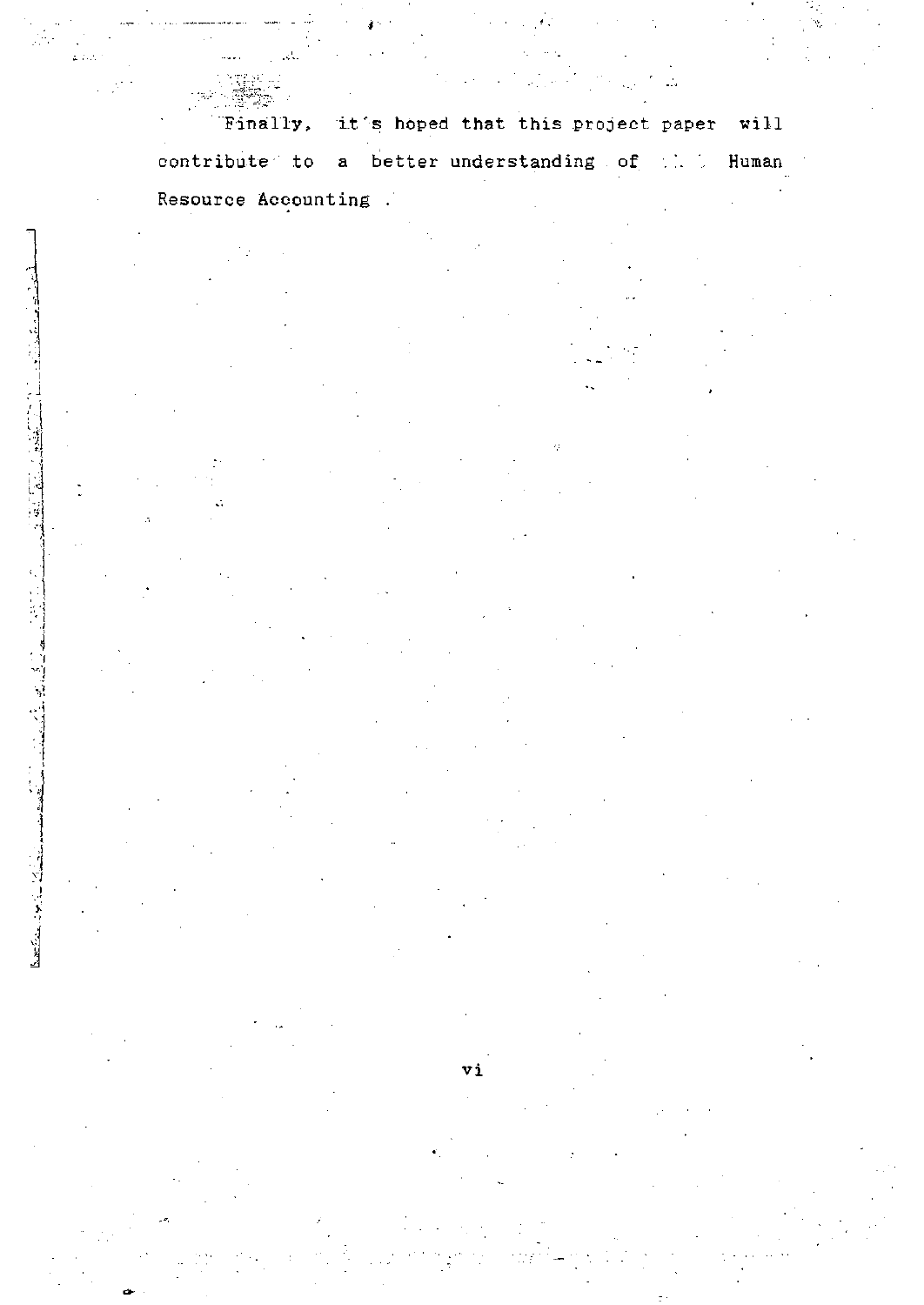